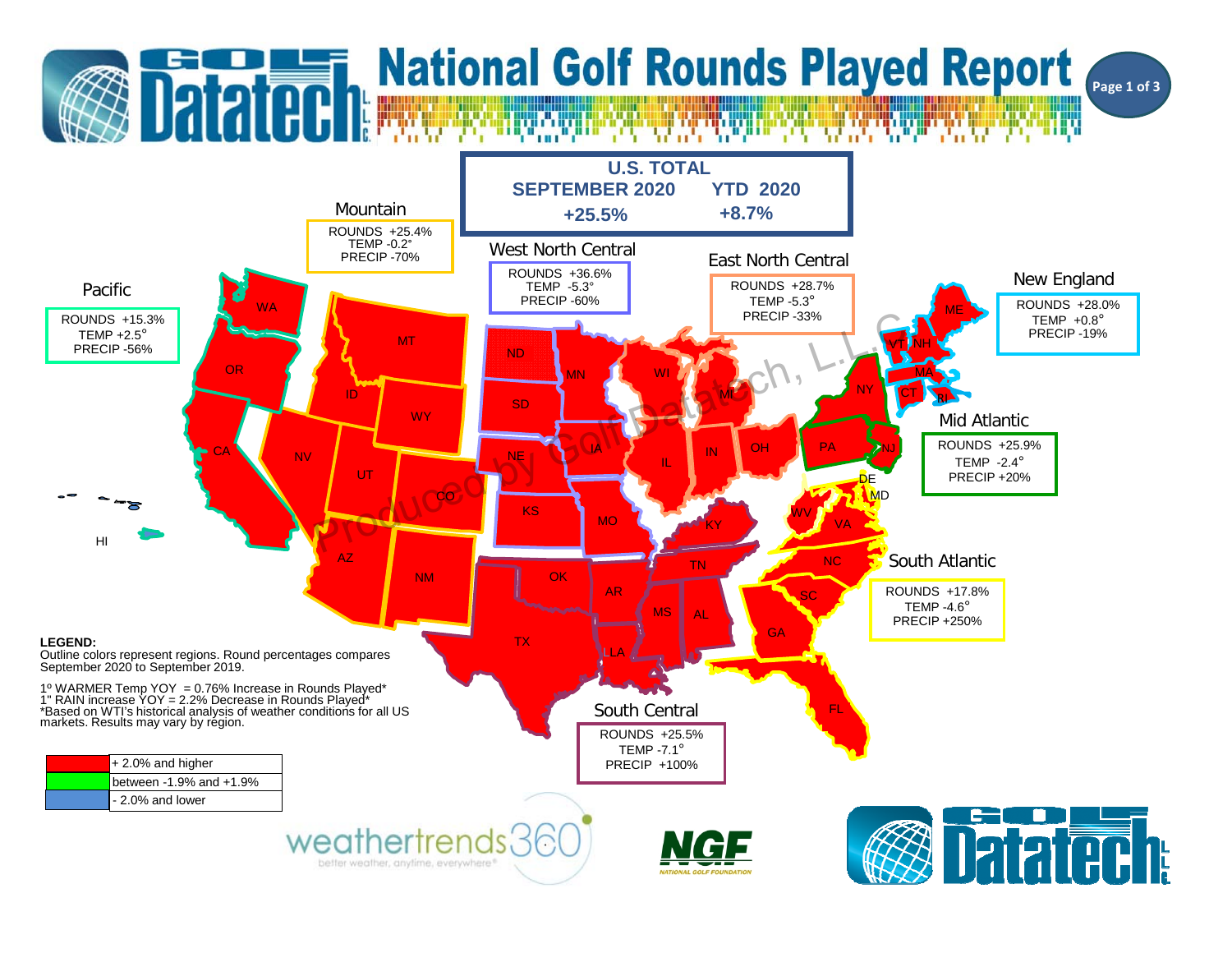## **Datated National Golf Rounds Played Report**



|                           | <b>SEPTEMBER 2020</b><br><b>SEPT</b><br><b>YTD</b> |          |                           |             |            |                       |       | <b>YTD</b> |
|---------------------------|----------------------------------------------------|----------|---------------------------|-------------|------------|-----------------------|-------|------------|
| <b>PACIFIC</b>            | 15.3%                                              | $-2.1%$  |                           |             |            | <b>SOUTH ATLANTIC</b> | 17.8% | 5.2%       |
| CA                        | 15.6%                                              | $-2.0%$  |                           | <b>SEPT</b> | <b>YTD</b> | DE, DC, MD            | 15.8% | $-0.6%$    |
| Los Angeles               | 13.8%                                              | $\star$  | <b>UNITED STATES</b>      | 25.5%       | 8.7%       | Washington/Baltimore  | 22.0% | $\star$    |
| <b>Orange County</b>      | 15.1%                                              | $\star$  | <b>PUBLIC ACCESS</b>      | 24.8%       | 7.2%       | <b>FL</b>             | 17.7% | 6.9%       |
| Palm Springs              | 20.0%                                              | $\star$  | <b>PRIVATE</b>            | 28.4%       | 15.0%      | Jacksonville          | 25.3% |            |
| Sacramento                | 25.1%                                              | $\star$  |                           |             |            | Orlando               | 33.3% |            |
| San Diego                 | 31.1%                                              | $\ast$   | <b>EAST NORTH CENTRAL</b> | 28.7%       | 8.1%       | Tampa                 | 15.9% |            |
| San Francisco/Oakland     | 27.8%                                              | $\star$  | IL                        | 34.6%       | 5.2%       | Palm Beach            | 26.2% |            |
| HI                        | $-40.6%$                                           | $-36.0%$ | Chicago                   | 38.2%       |            | Naples/Ft Myers       | 17.0% |            |
| <b>OR</b>                 | 16.6%                                              | 15.6%    | IN                        | 27.4%       | 17.6%      | Miami/Ft.Lauderdale   | 12.4% |            |
| Portland                  | 14.9%                                              | $\star$  | MI                        | 27.3%       | 1.0%       | GA-                   | 15.0% | 9.9%       |
| <b>WA</b>                 | 25.8%                                              | $-2.9%$  | <b>Detroit</b>            | 35.3%       | <b>PD</b>  | Atlanta               | 19.4% |            |
| Seattle                   | 24.8%                                              |          | OH                        | 25.8%       | 9.3%       | <b>NC</b>             | 18.2% | 0.6%       |
|                           |                                                    |          | Cincinnati                | 34.7%       |            | Greensboro/Raleigh    | 26.2% |            |
| <b>MOUNTAIN</b>           | 25.4%                                              | 11.2%    | Cleveland                 | 22.1%       | $\star$    | <b>SC</b>             | 22.7% | $-5.8%$    |
| AZ                        | 29.4%                                              | 10.2%    | WI                        | 28.6%       | 15.1%      | Charleston            | 25.9% |            |
| Phoenix                   | 30.0%                                              |          |                           |             |            | <b>Hilton Head</b>    | 45.2% |            |
| <b>CO</b>                 | 20.7%                                              | 13.8%    |                           |             |            | Myrtle Beach          | 17.5% |            |
| Denver                    | 23.6%                                              |          | <b>SOUTH CENTRAL</b>      | 25.5%       | 14.9%      | VA, WV                | 17.7% | 15.8%      |
| ID, WY, MT, UT            | 28.3%                                              | 17.7%    | <b>AL</b>                 | 10.3%       | 0.0%       |                       |       |            |
| <b>NM</b>                 | 21.6%                                              | 0.0%     | AR, LA, MS                | 17.9%       | 12.5%      | <b>MID ATLANTIC</b>   | 25.9% | 10.2%      |
| <b>NV</b>                 | 15.2%                                              | $-9.4%$  | OK                        | 29.3%       | 20.8%      | <b>NJ</b>             | 28.4% | 6.1%       |
| Las Vegas                 | 19.6%                                              |          | KY, TN                    | 24.0%       | 16.3%      | <b>NY</b>             | 24.8% | 14.1%      |
|                           |                                                    |          | <b>TX</b>                 | 31.7%       | 16.6%      | New York City         | 22.1% |            |
| <b>WEST NORTH CENTRAL</b> | 36.6%                                              | 17.8%    | Dallas/Ft. Worth          | 24.3%       |            | <b>PA</b>             | 25.9% | 7.9%       |
| KS, NE                    | 28.9%                                              | 14.0%    | Houston                   | 43.6%       | $\star$    | Philadelphia          | 30.0% |            |
| ND, SD                    | 32.0%                                              | 22.2%    | San Antonio               | 32.8%       |            | Pittsburgh            | 29.2% |            |
| <b>MN</b>                 | 45.9%                                              | 19.6%    |                           |             |            |                       |       |            |
| Minneapolis/St.Paul       | 53.4%                                              | $\star$  |                           |             |            | <b>NEW ENGLAND</b>    | 28.0% | 10.0%      |
| IA, MO                    | 37.1%                                              | 17.8%    |                           |             |            | CT, MA, RI            | 25.1% | 10.3%      |
| <b>St Louis</b>           | 27.2%                                              | $\star$  |                           |             |            | <b>Boston</b>         | 42.7% |            |
| <b>Kansas City</b>        | 35.9%                                              | $\star$  | Not reporting YTD 2020    |             |            | ME, NH, VT            | 35.3% | 9.2%       |

For more information contact Golf Datatech, golfroundsplayed@golfdatatech.com or call 407-944-4116 The percentages represent the differences in number of rounds played comparing September 2020 to September 2019